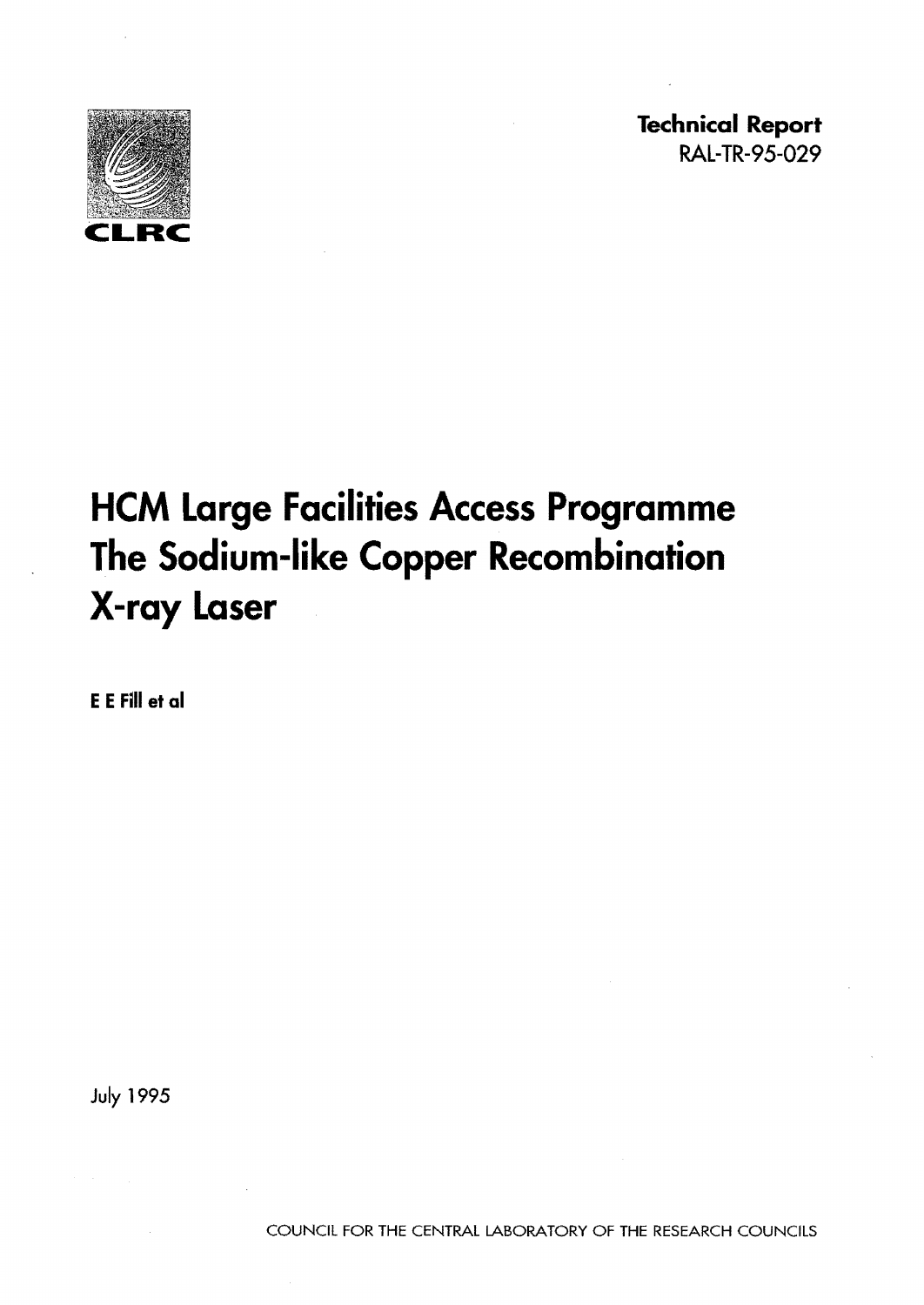#### © **Council for the Central Laboratory of the Research Councils 1995**

Enquiries about copyright, reproduction and requests for additional copies of this report should be addressed to:

The Central Laboratory for the Research Councils Library and Information Services Rutherford Appleton Laboratory **Chilton** Didcot Oxfordshire OX11 OQX Tel: 01235445384 Fax: 01235446403 E-mail library@rl.ac.uk

**ISSN 1358-6254** 

 $\sim$ 

Neither the Council nor the Laboratory accept any responsibility for loss or damage arising from the use of information contained in any of their reports or in any communication about their tests or investigations.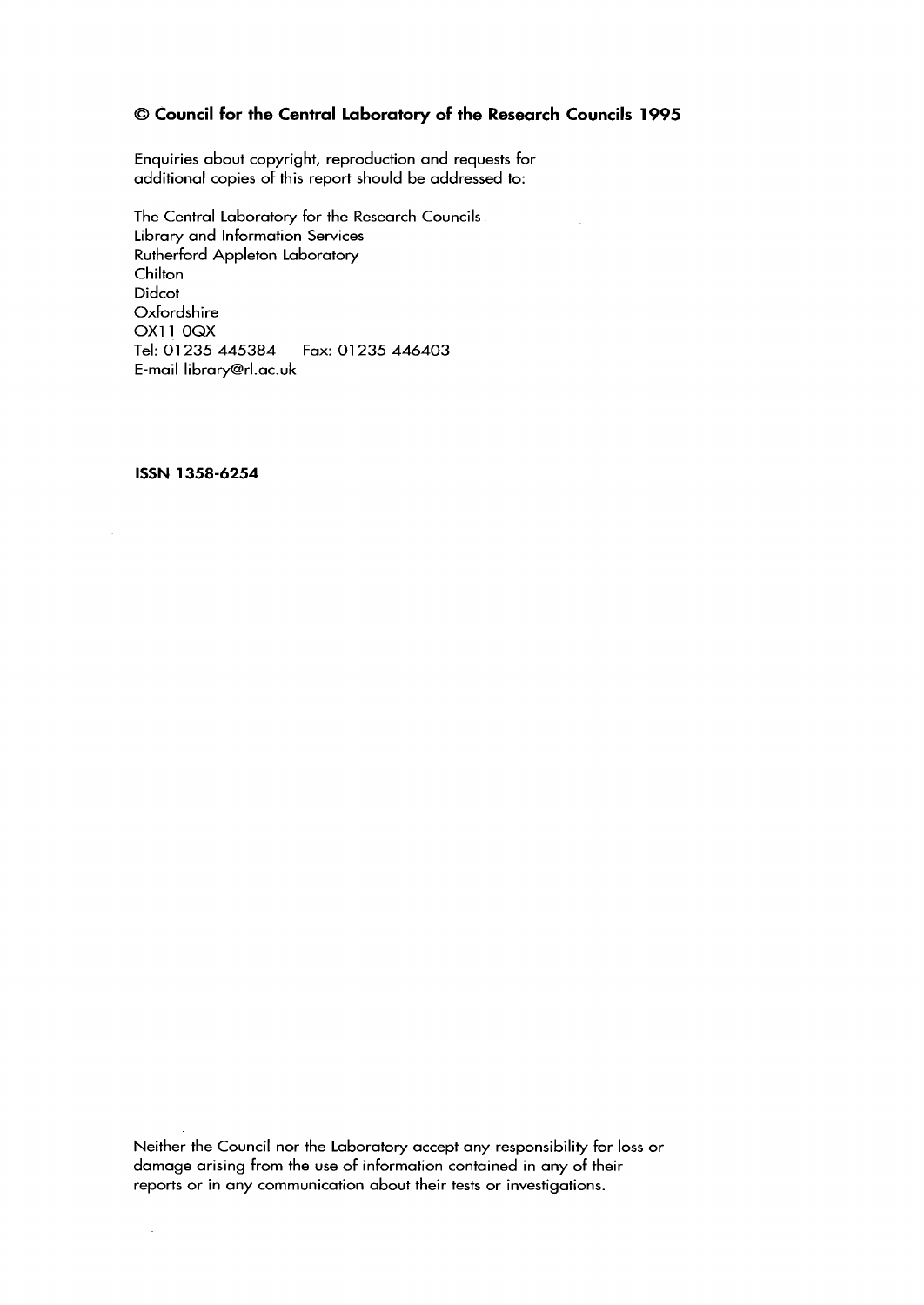**Technical Report** RAL-TR-95-029

# The Sodium-like Copper Recombination X-ray Laser

An experiment performed under the EU HCM Large Facilities Access Programme

EE Fill et al

July 1995

Rutherford Appleton Laboratory Chilton Didcot Oxon OX11 0QX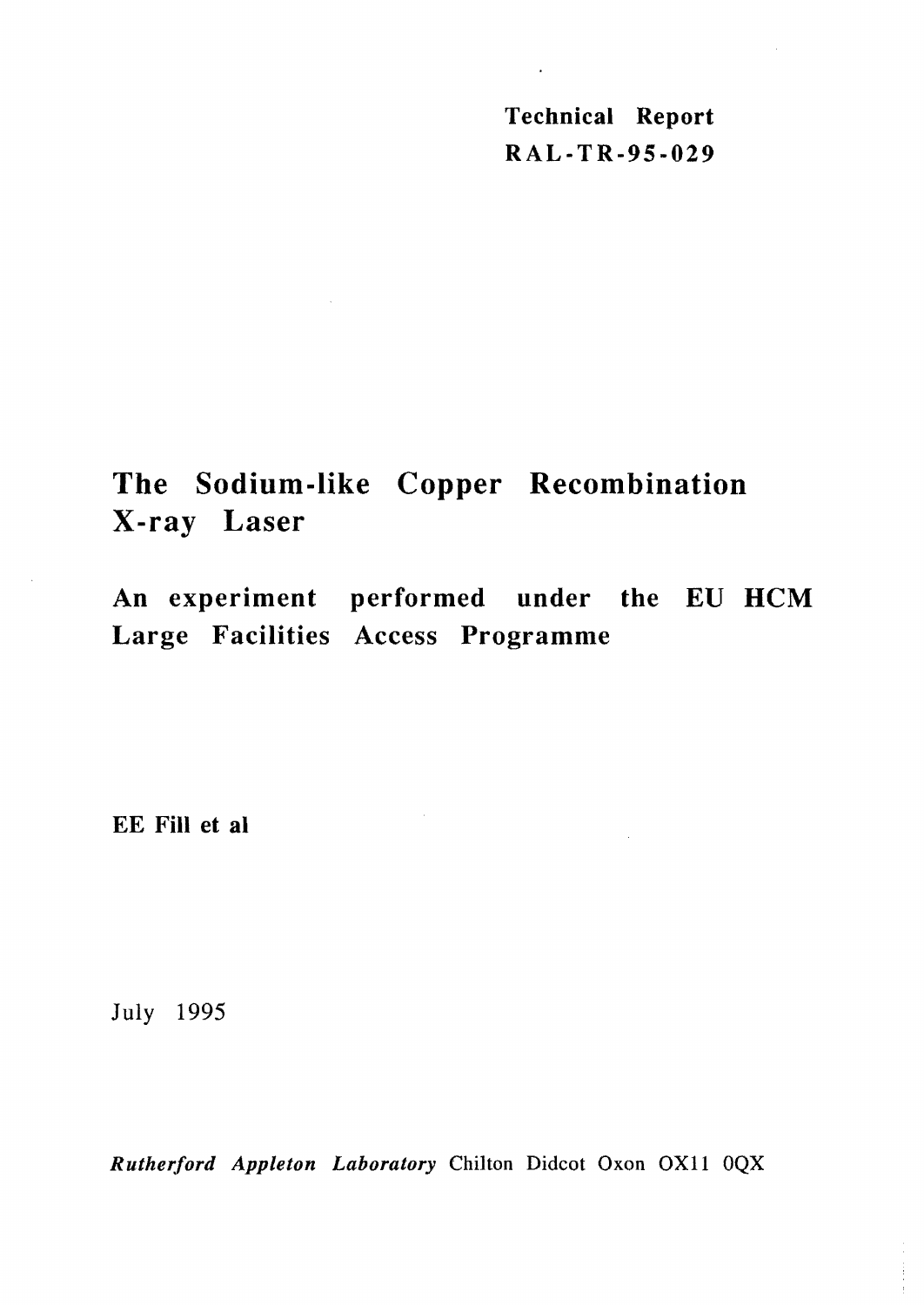$\frac{1}{2}$  .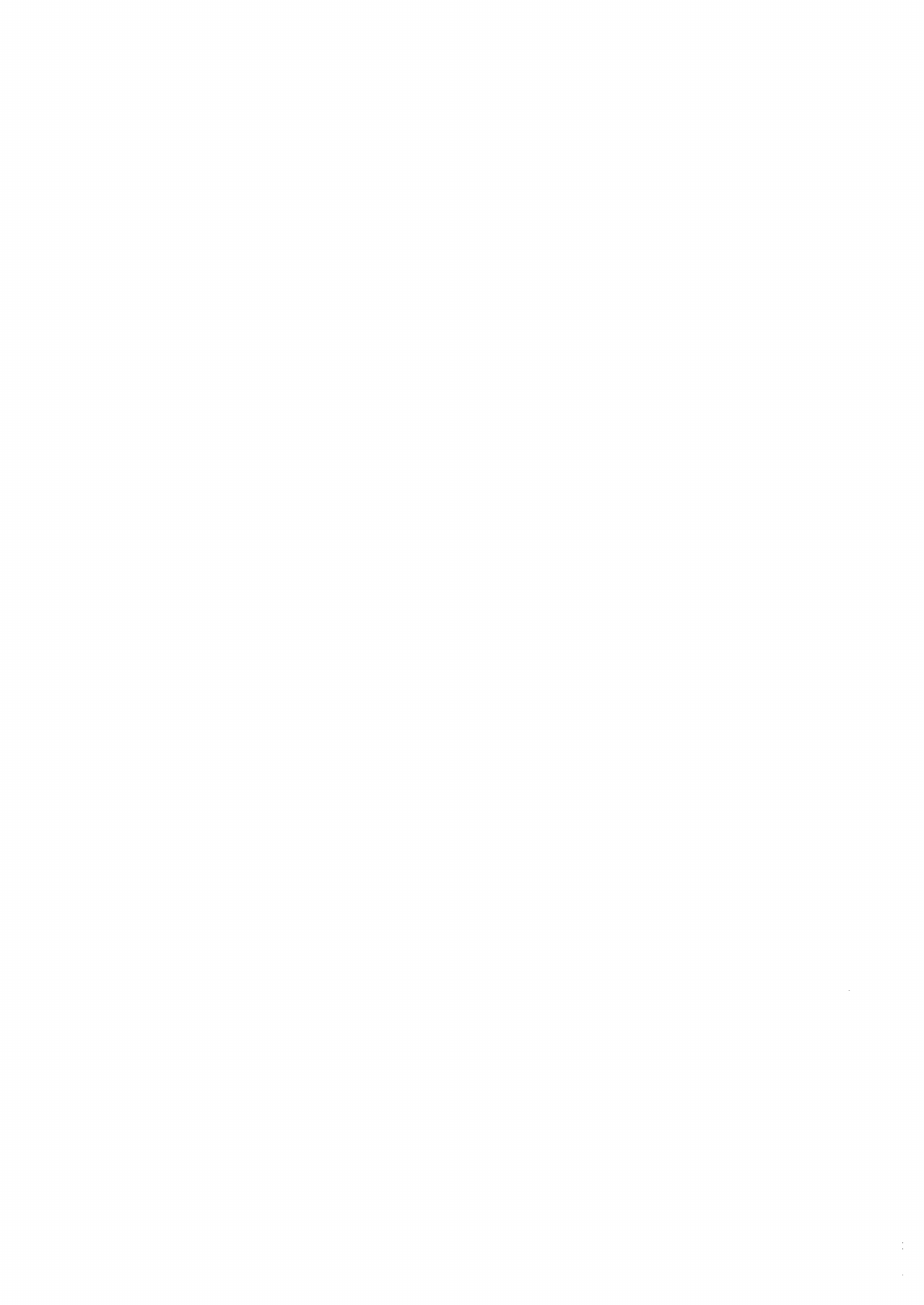### **The Sodium-like Copper Recombination X-ray Laser**

## **An experiment performed with funding from the HCM Large Facilities Access Programme**

### **Access to the High Power Laser Facilities at the Rutherford Appleton Laboratory**

### **Contract CHGE·CT93·0032**

E E Fill, Y Li, D Schlogel and J Steingruber Max-Planck-Institute für Quantenoptik, D-85740 Garching, Germany

J Zhang

Department of Atomic and Laser Physics, University of Oxford, Oxford, OXI 3PU, UK

M H Key, P A Norreys, F N Walsh, C N Danson, C B Edwards and W T Toner Rutherford Appleton Laboratory, Chilton DIDCOT Oxon, OXI OQX, UK

A Demir, M Holden, P Zeitoun and G J Tallents Department of Physics, University of Essex, Colchester, C04 3SQ, UK

C L S Lewis and A G MacPhee Department of Pure and Applied Physics, Queen's University, Belfast, BT7 1NN, UK

#### **INTRODUCTION**

Funds allocated under the HCM Large Facility Access Programme are available to provide access for European researchers to the VULCAN and Sprite high power laser systems situated within the Central Laser Facility at the Rutherford Appleton Laboratory. This report details the first experiment selected for scheduling under this contract carried out in Oct/Nov 1994.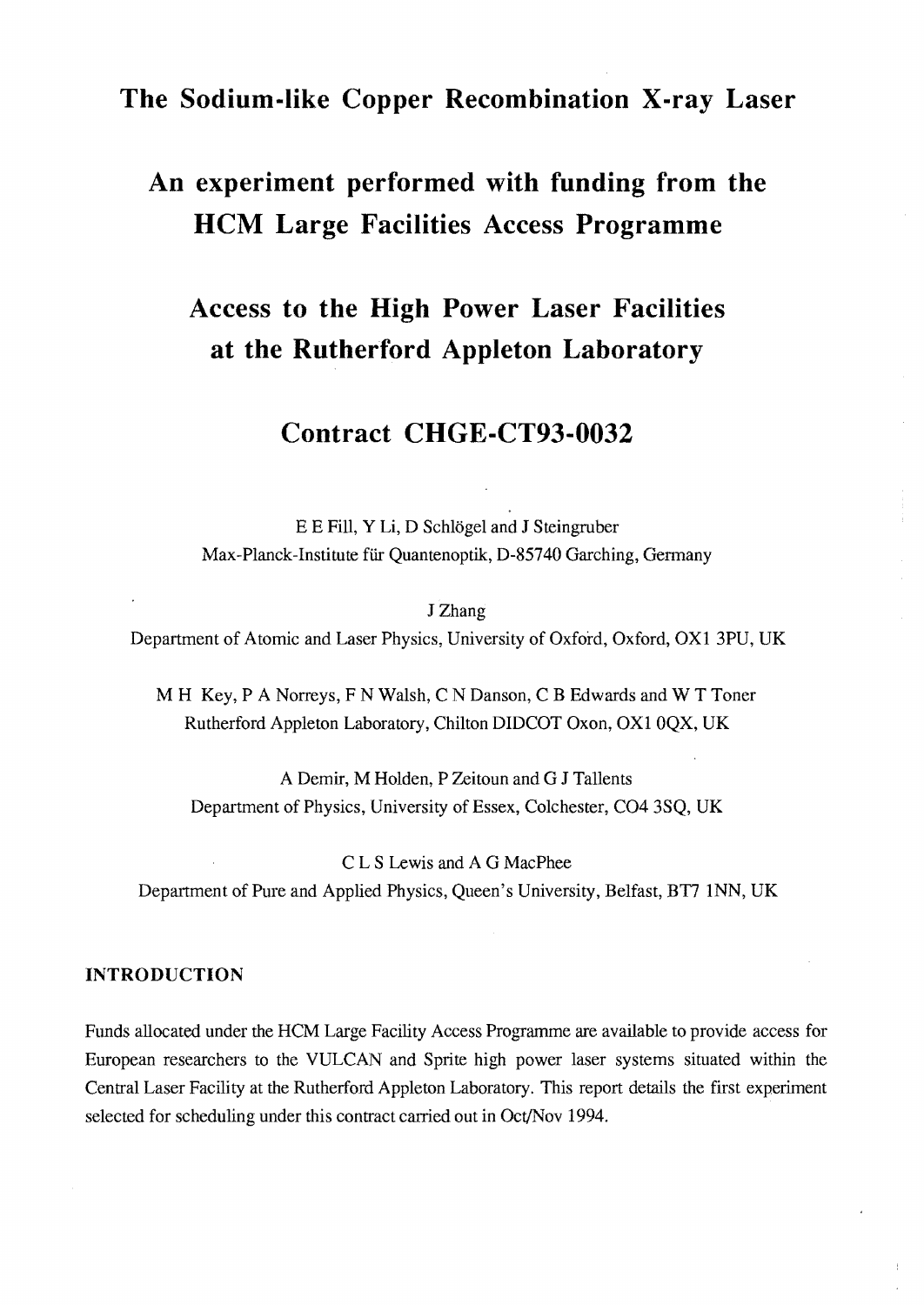

Figure 1. Part of the experimental team. From left to right: Dr Dieter Schlögen, Prof. Ernst Fill, Prof. Jie Zhang and Dr Yuelin L Li.

The experiment was proposed and led by Prof. Ernst Fill and a visiting team of young researchers from the Max Plank Institute supported by the UK X-ray laser consortium, coordinated for these experiments by Prof. Jie Zhang of the University of Oxford.

#### **Experimental Objectives**

- To investigate the possibility of achieving high gain operation in Na-like copper x-ray lasing at **111** Ausing ultrashort laser pulses
- To study the different plasma conditions generated by ns and ps laser pulses
- To observe the spatial distribution of plasma emission and hence investigate the size and location of the gain region
- To obtain information on plasmas suitable for Li-like x-ray lasing scheme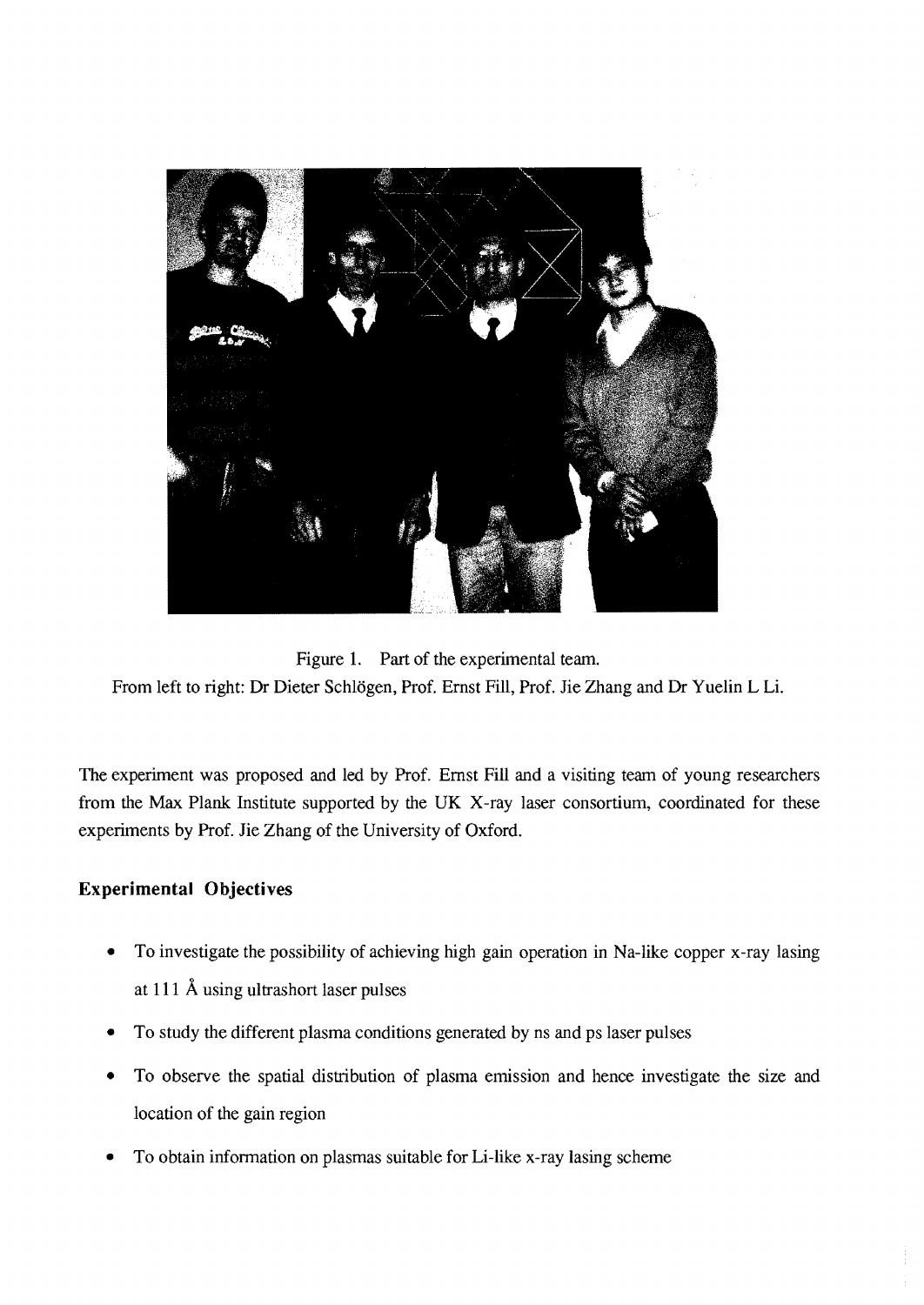#### Recombination X-ray Lasers

One of the primary objectives in x -ray laser research is biological applications in the so-called water window around 22-45 Å [1]. An X-ray laser microscope could provide higher resolution than optical instruments and avoid much of the often destructive specimen preparation needed for electron microscopy. X-ray laser holograms of biological structures within living cells would be an invaluable aid for investigating their functions. The brightness and coherence of an X-ray laser source is essential for this work.

The recombination scheme operating with adiabatic cooling is in principle more favourable than the collisional pumped scheme in extending x-ray lasers to shorter wavelengths, because the recombination scheme requires a much lower driver energy. Systematic studies suggest that the interaction of fibre targets and picosecond (ps) laser pulses produces heating at close to solid density, thus enhancing the cooling by adiabatic plasma expansion. The rapid plasma cooling generates conditions suitable for producing high gain in recombination lasers [2,3]. There is therefore reason to believe that it is possible to reduce the driver energy for x-ray lasers considerably by using ps high brightness laser pulses. Towards this goal, a series of experiments were conducted at RAL. An exceptionally high gain was recently demonstrated on the hydrogen-like carbon 3-2 transition at 18.2 nm using 20 J, 2 ps pulses focused on 7  $\mu$ m diameter carbon fibres [4].

Lithium-like and sodium-like ions are analogous to the hydrogen-like ions, having one electron in the outer atomic shell but one or two closed inner atomic shells. For lasing transitions, lithium-like and sodium-like ions have somewhat higher quantum efficiency. Amplification has been observed for many transitions both in lithium- and sodium-like ions using nanosecond (ns) driver pulses [5,6]. With a view to the possible extension of high gain recombination x-ray lasers to shorter wavelengths, sodium-like copper was chosen for the present investigation. We report experimental evidence of high gain in a sodium-like copper recombination x-ray laser driven by 20 J, 2 ps pulses from the chirped pulse amplification (CPA) beam on the VULCAN laser facility.

#### Plasma Emission from ns and ps Pulses

There is growing interest in the interaction of ps or fs pulses with matter, owing to the advent of short-pulse high-power lasers based on chirped-pulse amplification. In particular, more and more work is devoted to generating laser-produced plasmas with such pulses, in view of the variety of applications such as laser fusion, short pulse x-ray emission and x-ray lasers [7, 8].

While the generation of x-rays by ns laser plasmas is well investigated, and a considerable amount of work has also been expended on investigating x-ray emission from ps laser plasmas, only a few studies are devoted to comparing x-ray spectra generated by different pulse durations.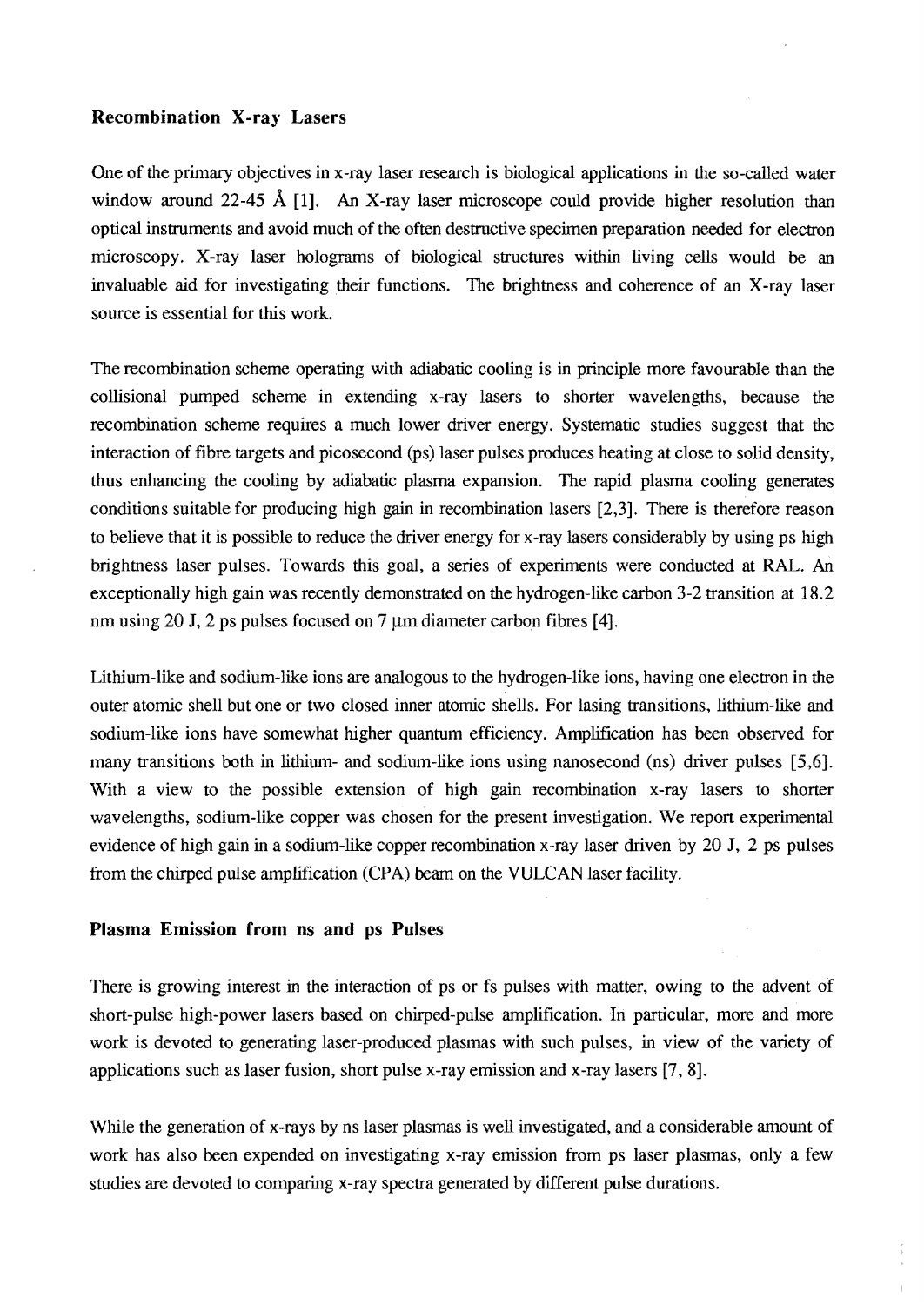Short (ps or fs) laser pulses can significantly heat targets before any expansion occurs generating close to solid density plasmas. This is in contrast to the interaction of ns long pulse with targets where the main heating occurs at densities close to the critical density. Consequently, the densities of ps laser plasmas can be orders of magnitude higher than those of ns laser plasmas. The enormous difference in the densities changes the dominance of the various plasma processes which control the population distribution within the atomic levels and therefore the spectra of the plasma emission. Comparison of plasma emission generated by ns and ps laser pulses would provide better understanding of different plasma physics in the ns laser plasmas and ps laser plasmas.

In this report we present a comparison of plasma emission in the region 60  $\rm \AA < \lambda < 220$   $\rm \AA$  generated by 1 ns and 2 ps laser pulses, with similar pulse energies. Thus, the intensities applied to the target differed by a factor of up to 500. The investigations were made with moderately high intensities up to  $1x10^{13}$  W/cm<sup>2</sup> for 1 ns and  $5x10^{15}$  W/cm<sup>2</sup> for 2 ps pulses.

#### Experimental Set-up

The Central Laser Facility is ideally placed to carry out the proposed experiments. The VULCAN high power Nd:glass laser is extremely versatile, routinely operating with both ultra-short subpicosecond and nanosecond pulses to target. The subpicosecond pulses are generated using chirped pulse amplification [9, 10], where the pulse is stretched to  $\sim$ 250 ps using a double passed diffraction grating pair, amplified, avoiding the power limitations in the laser system, and subsequently recompressed in the interaction chamber. Peak powers in excess of 30 terawatts have been obtained in a pulse of 700 fs duration. With both the long and short pulse the prepulse intensity to target is  $\lt$  10<sup>-6</sup> of the intensity of the main pulse, an important consideration for these experiments.

A schematic of the compression and interaction chambers are shown in figure 2. The stretched pulse is incident onto the first grating which is outside the interaction chamber. The compressed pulse is then transmitted to target using all reflective optics. The first mirror allows a  $5\%$  sample of the beam to be transmitted for compression diagnostics. The 2ps CPA beam is reflected by an f/3 off-axis parabolic mirror to a spot focus which is imaged by an f/3 off-axis spherical mirror to produce a line focus 7 mm long and  $20\mu$ m wide.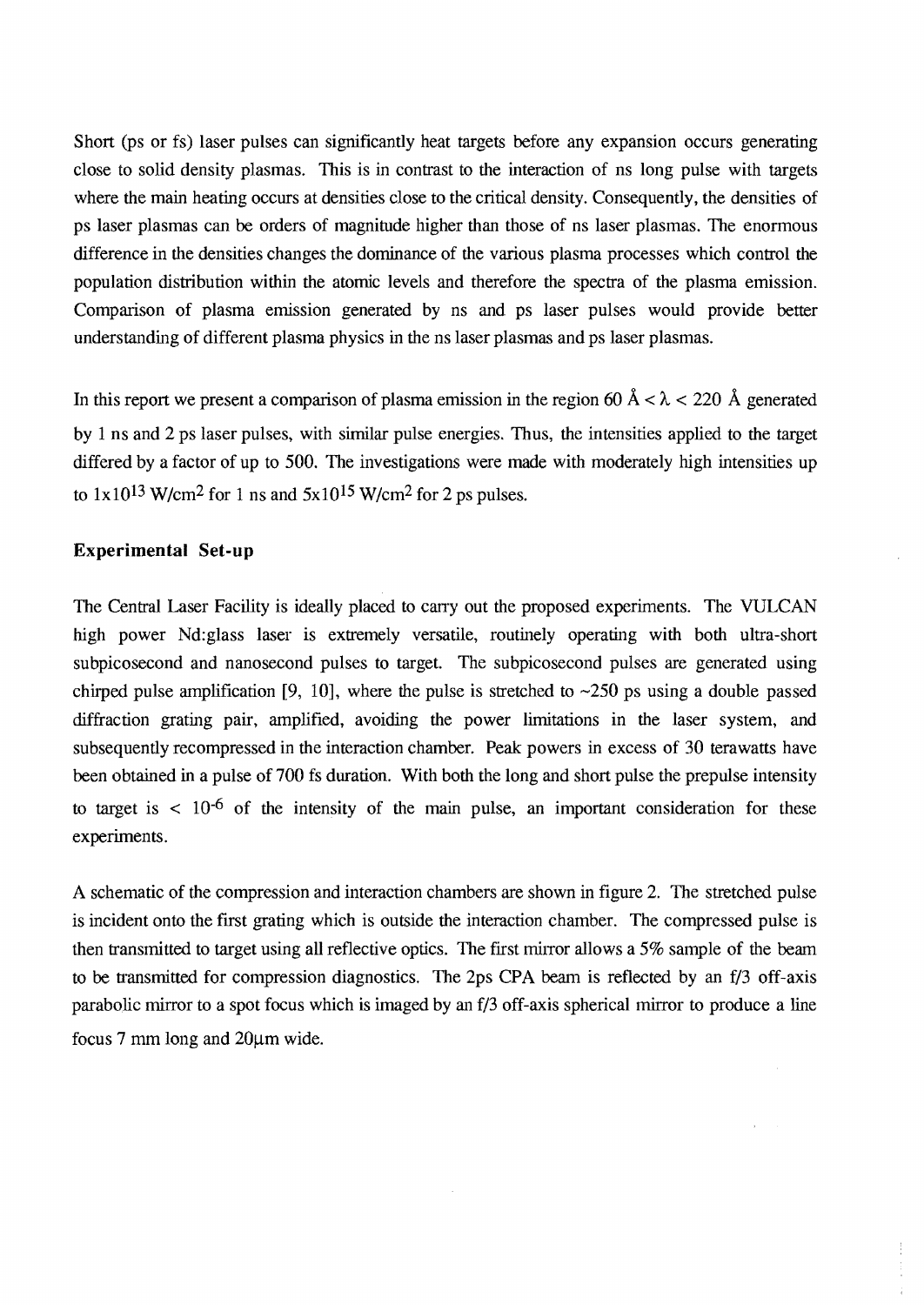

#### Figure 2: Set-up for the Na-like Cu Recombination X-ray Laser Experiment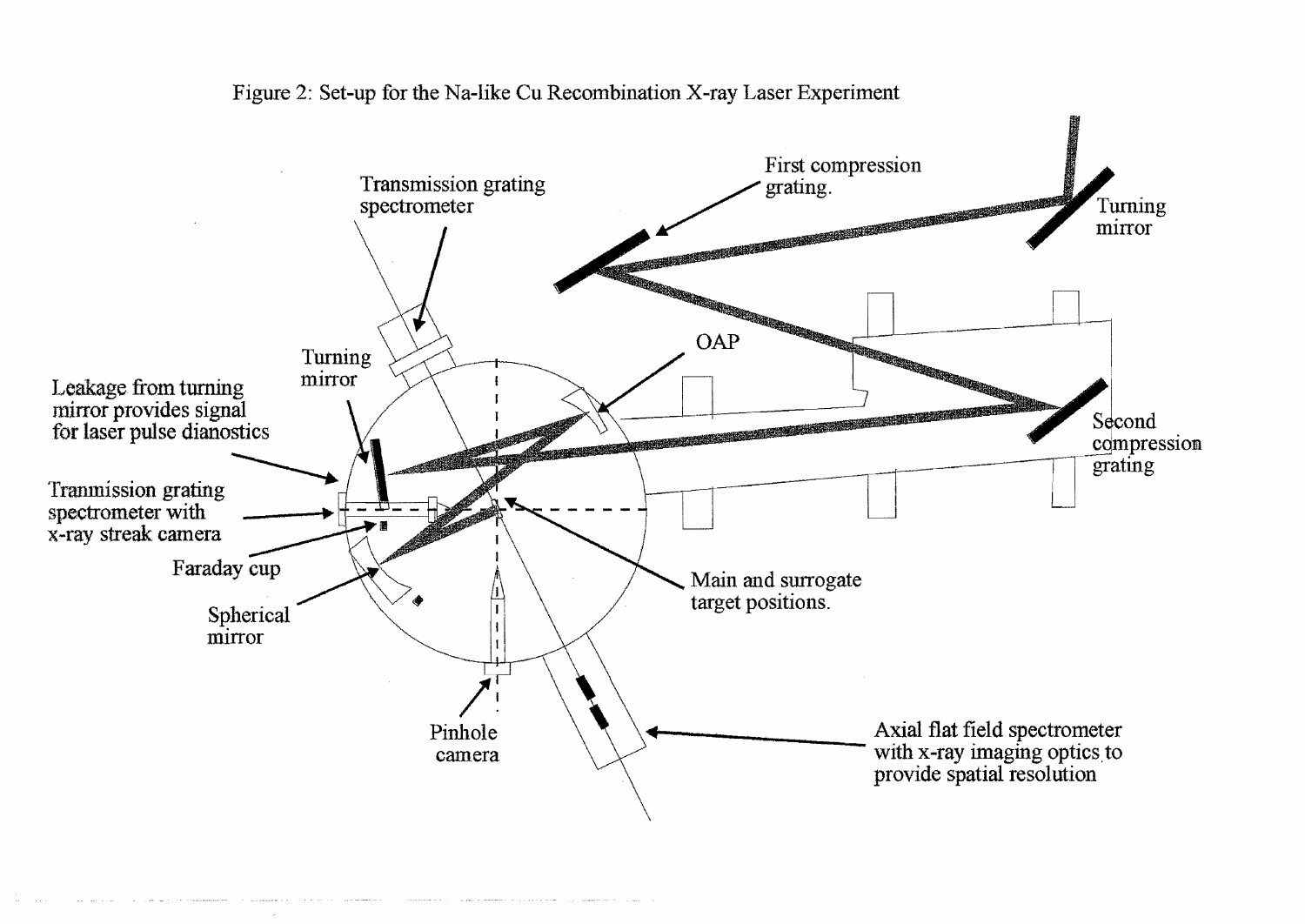

Figure 3. This photograph shows a view along the x-ray laser axis used during the experimental investigation. In the centre of the image the specialised flat-field imaging spectrometer which measures the spatial location of the gain region within the plasma plume can be seen. The four arms of a high resolution split-field microscope (pointing from the corners of the image to the centre) can also be observed. This unique alignment system was required to position the very thin fibres within the high intensity region of the line focus.

#### **Dissemination of results**

Several papers and reports have been or are in the process of being published. A list of the these is presented below. The material is also to be presented at the Euroconference: The International Research Workshop on the Generation and Application of Ultrashort X-ray Pulses - II, in Pisa in September, an important forum for this work.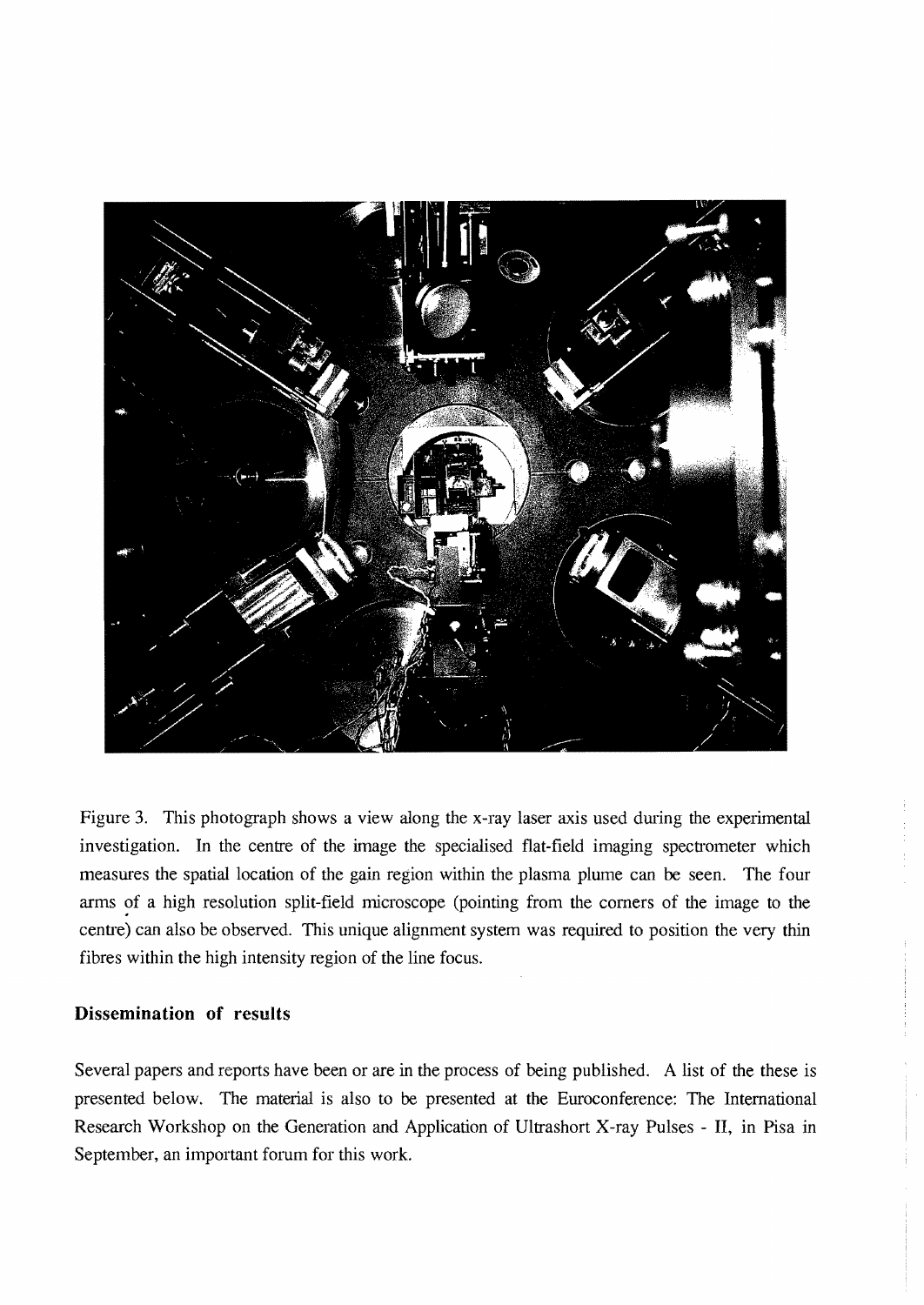#### **Publications**

- 1 E E Fill, J Zhang, Y Li, D SchlOgel, J Steingruber, C Danson, A Demir, M Holden, M H Key, C L S Lewis, A G MacPhee, P A Norreys, G J Tallents, F Walsh and P Zeitoun. Soft x-ray emission of ns and ps laser plasmas from fibre targets illuminated by multiterawatt laser pulses, Submitted to Phys. Rev. E.
- 2 J Zhang, E E Fill, Y Li, D Schlögel, J Steingruber, C Danson, A Demir, M Holden, M H Key, C L S Lewis, A G MacPhee, P A Norreys, G J Tallents, F Walsh and P Zeitoun Ultrashort pulse driven Na-like Cu recombination x-ray laser, (in preparation).
- 3 M Holden, G J Tallents, A Demir P Zeitoun, J Zhang, E E Fill, Y Li, D Schlögel, J Steingruber, C Danson, M H Key, C L S Lewis, A G MacPhee, P A Norreys and F Walsh Spatial characteristics of ultrashort pulse driven plasmas, (in preparation).

#### **Laboratory Reports**

- 1 J Zhang, E E Fill, Y Li, D SchlOgel, J Steingruber, C Danson, A Demir, M Holden, M H Key, C L S Lewis, A G MacPhee, P A Norreys, OJ Tallents, F Walsh and P Zeitoun Evidence of high gain in a sodium-like copper x-ray lasing at 111 A, Annual Report of Central Laser Facility, Rutherford Appleton Laboratory, 1995.
- 2 E E Fill, J Zhang, Y Li, D Schlogel, J Steingruber, C Danson, A Demir, M Holden, M H Key, C L S Lewis, A G MacPhee, P A Norreys, G J Tallents, F Walsh and P Zeitoun Comparison of plasma emission generated by ns and ps laser pulses, Annual Report of Central Laser Facility, Rutherford Appleton Laboratory, 1995.

#### **Conference Presentations**

1 G Tallents et aI., International Research Workshop on the Generation and Application of Ultrashort X-ray Pulses, 20-23 Sept 1995, Pisa, Italy.

- 2 J Zhang et al Invited talk, International Workshop on X-ray Lasers and Optics, 11-14 Sept 1995, Mianyang, China.
- 3. E E Fill et aI, Invited talk, SPIE's 40th Annual Meeting, 9-14 July 1995, San Diego, USA.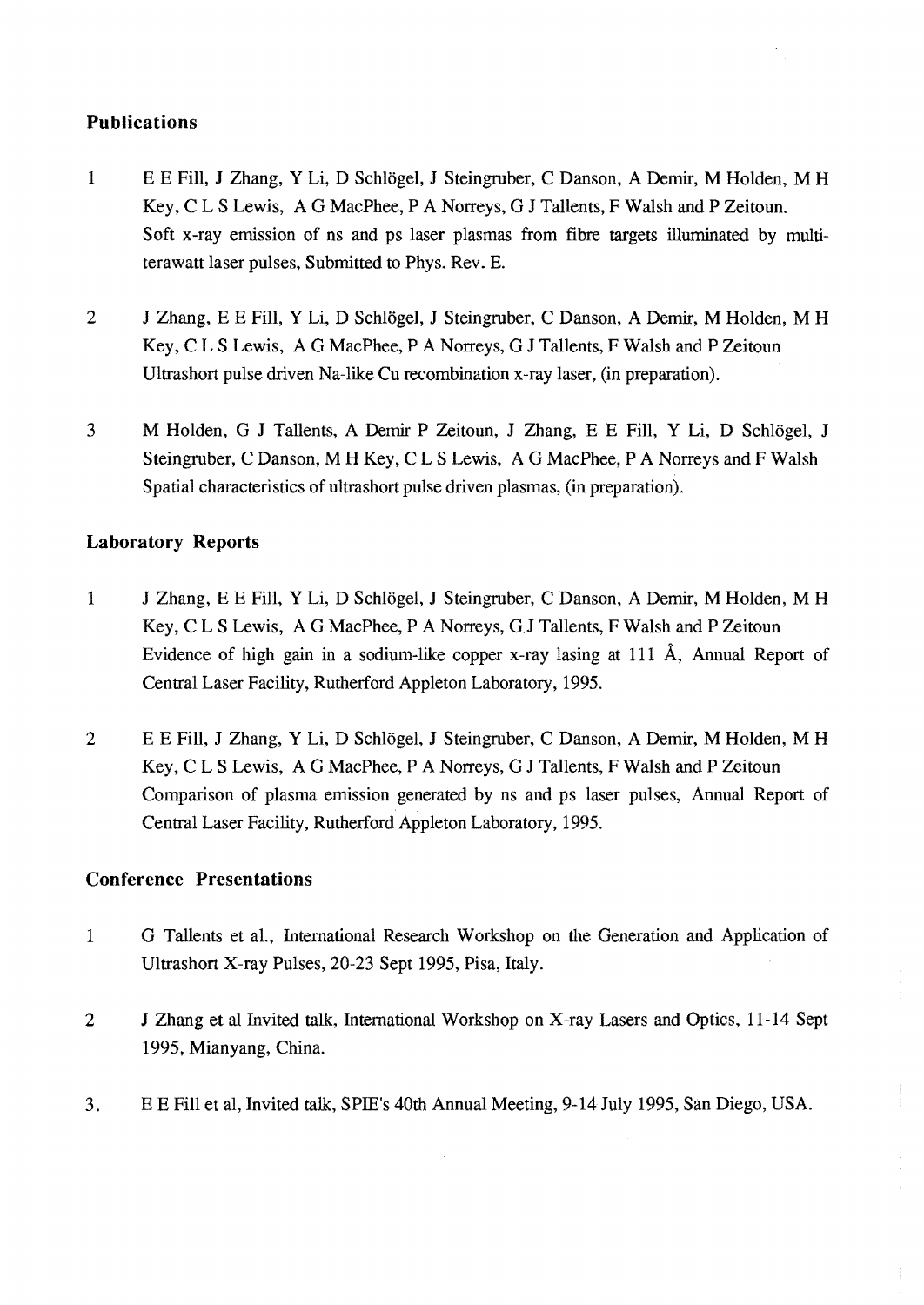#### EXPERIMENTAL RESULTS

#### (i) Evidence of High Gain in a Sodium-like Copper X-Ray Laser at **III A**

The spatially averaged incident irradiance in the 7 mm line focus was  $(5 \pm 1)x10^{15}$  W/cm<sup>2</sup> for the data discussed here. The targets used in the experiment were copper coated (thickness typically  $> 3000$ ) Å) carbon fibres of 1 cm length and 7  $\mu$ m diameter supported at one end. They were positioned better than  $\pm 2$   $\mu$ m spatial accuracy and  $\pm 1$  mad angular accuracy using a split-field microscope system. The free end of the target was placed well within the line focus to avoid creating a cold output end in the plasma, and the irradiated length was varied by moving the line focus axially along the fibre which was always at the same location.

Two soft x-ray spectrometers viewed the line plasma in the axial direction from both sides as the primary diagnostics. One of the spectrometers was a flat-field grazing incidence soft x-ray spectrometer with a 1200 line/mm aperiodically ruled grating. The detector was an x-ray sensitive phosphor screen coupled to a charged-coupled device (CCD). The other spectrometer was a 5000 line/mm transmission grating. The length and the spatial homogeneity of the line focus were monitored by means of an x-ray pinhole camera, which viewed the line focus at 45 degree from above. A KAP crystal spectrometer was used at 45 degree to the fibre axis to measure the ionisation balance of the plasma.

A series of spectra from the on-axis flat-field spectrometer are shown in figure 4. The spectra correspond to three irradiated lengths of copper fibres: a) 2.3 mm, b) 3.3 mm, c) 4.6 mm respectively. In these spectra, only the strong 5g-4f line emission was observed. This is contrast to steady state ablation from either fibre or slab targets with long pulse (nsec) driver lasers where all of the four possible gain lines (5g-4f, 5f-4d, 6g-4f and 6f-4d) appear (figures 5  $\&$  6). Similar features were observed in the spectra of iron fibre targets irradiated in the experiment. The irradiated intensity on fibres for the data in figure 4 was around  $5x10^{15}$  W/cm<sup>2</sup>, at which there were mainly neon-like resonance lines and only comparatively weak fluorine-like and oxygen-like lines in the crystal spectra. This plasma ionisation is near optimum for a sodium-like copper recombination laser according to the simulation result [11].

There is strong continuum emission background in the 2 ps spectra, compared with the ns spectra (figures 5  $\&$  6). This maybe attributed to the ps pulse produced higher density at which the maximum electron temperature is reached. The higher density leads to a larger effects of opacity, line broadening etc. To suppress the strong continuum emission from the part close to the target surface, spectra in figure 4 were integrated over the spatial region in the radial direction with  $r > 50 \mu m$  from the target surface.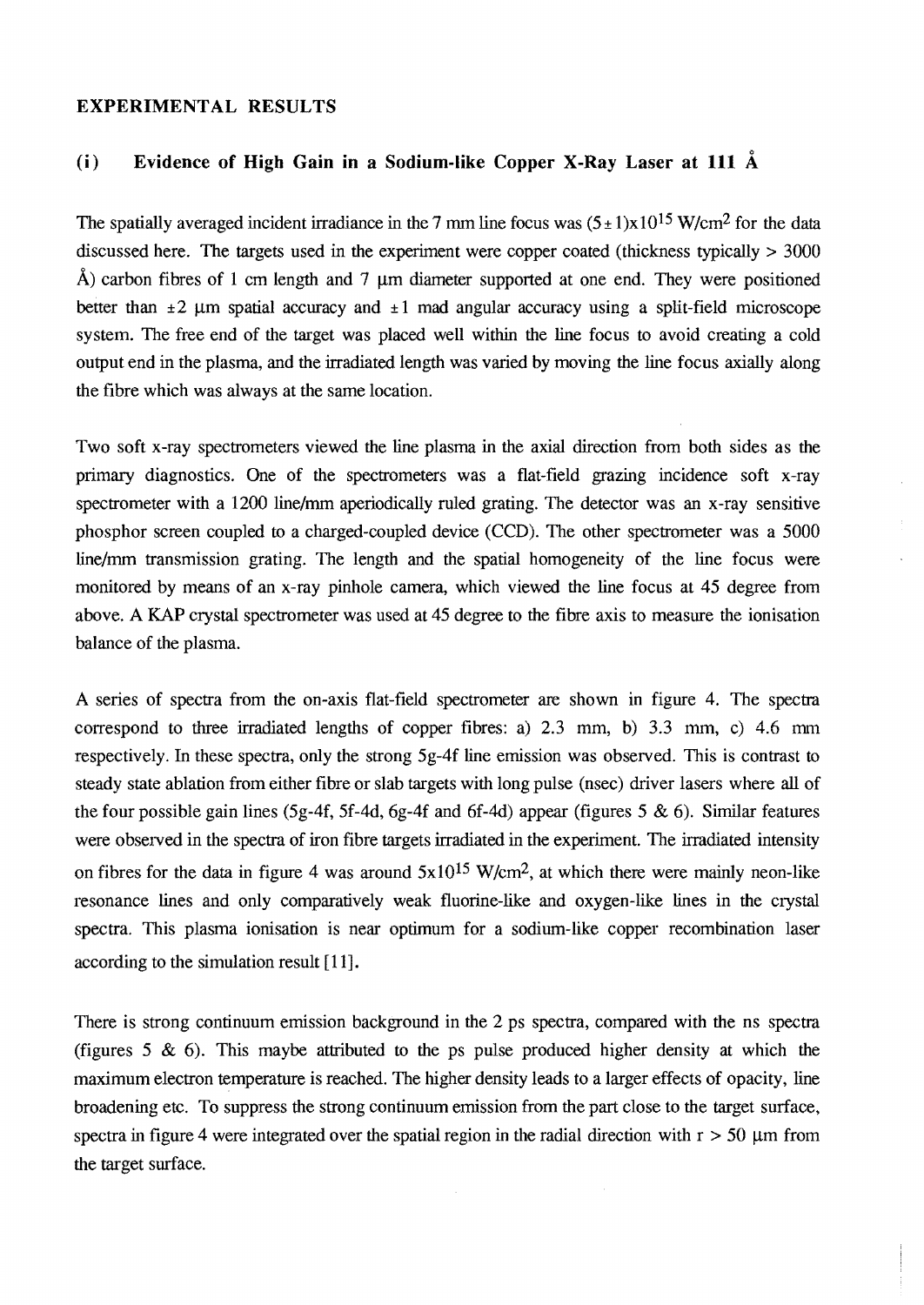

Figure 4. On-axis spectra of the copper fibre target with (a) 2.3, (b) 3.3, and (c) 4.6 mm lengths irradiated by 20 J, 2 ps laser pulses.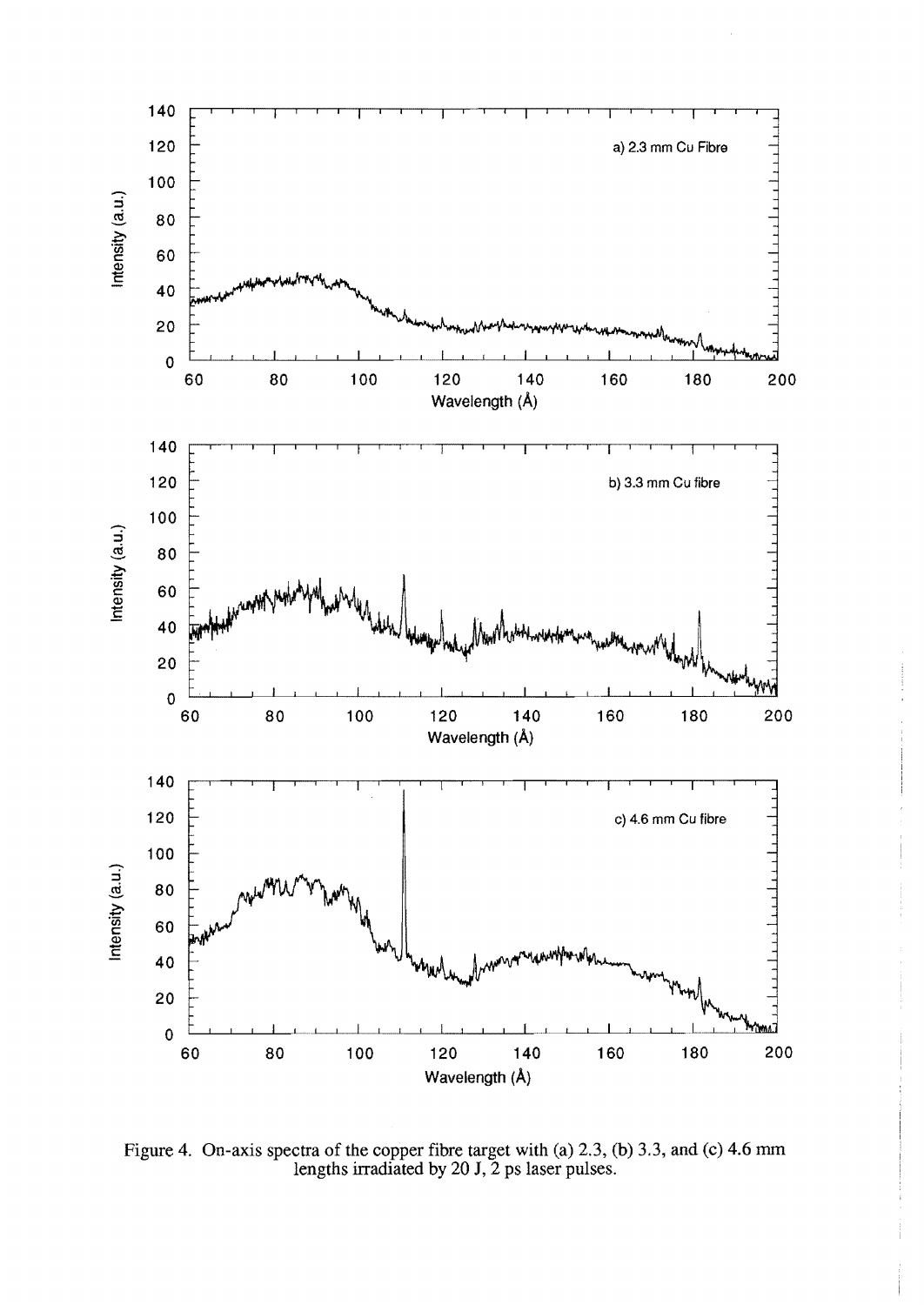

Figure 5. On-axis spectra of the copper fibre target irradiated by 20 J, 1 ns laser pulses.



Figure 6. On-axis spectra of the copper slab target irradiated by 21 J, 1 ns laser pulses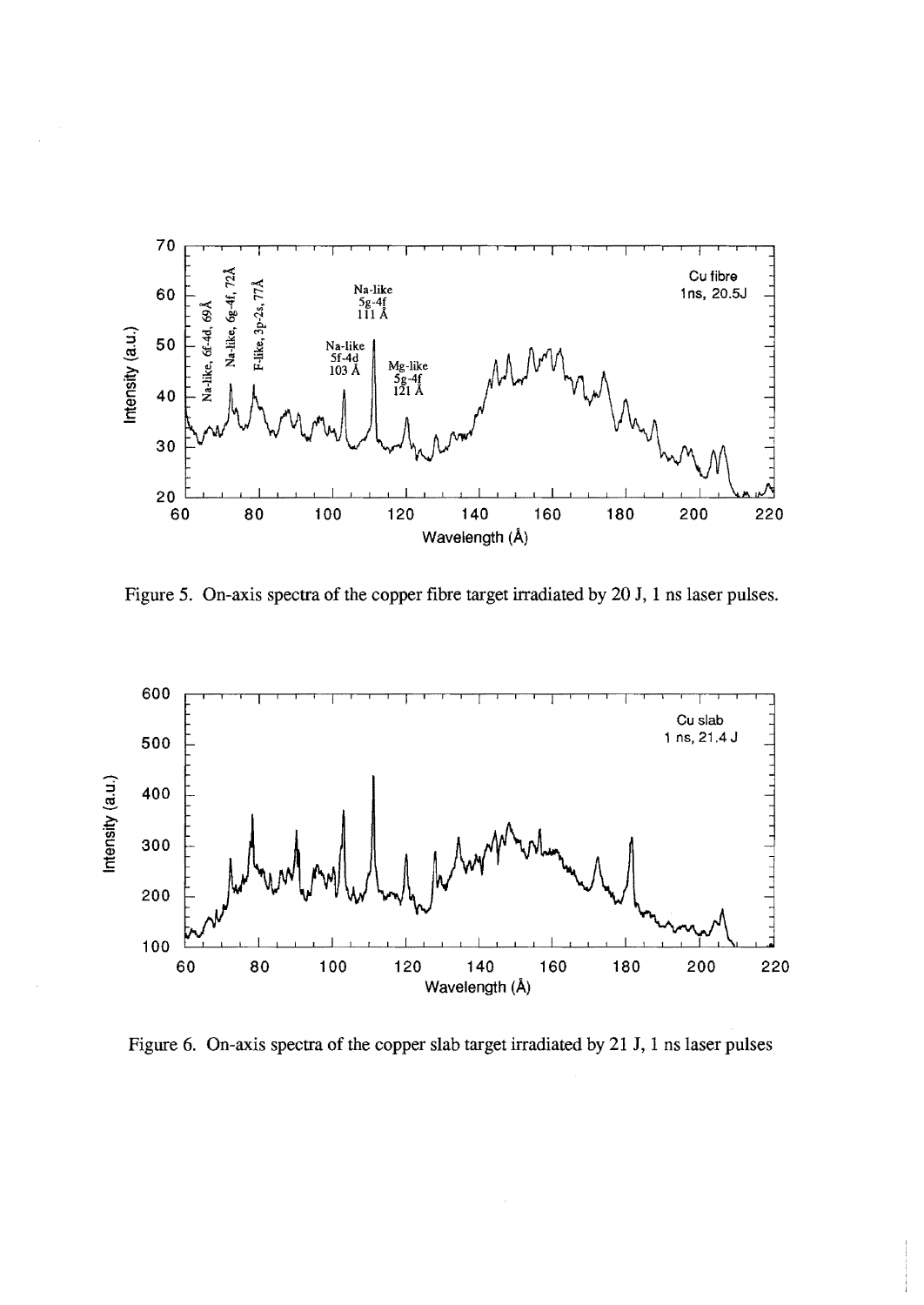The intensity of an individual line was obtained by subtracting the background continuum level and integrating spectrally and spatially over the spatial region with  $r > 50 \mu m$  in the radial direction.

At very short length, the 5g-4f line transition at 111 Å is very weak compared with the continuum background emission. The intensity of this line emission increased with the plasma length nonlinearly. This line emission became dominant in the spectra for longer targets, giving a strong indication of stimulated emission on the 5g-4f transition. The results of these measurements were plotted in figure 7. The intensities of different shots on different detectors were cross-calibrated by the continuum emission, which increased linearly with the plasma length. The gain coefficient was estimated by least squares fitting of the Linford formula to the data giving  $8.8 \pm 1.4$  cm<sup>-1</sup>.

The fibre targets were fabricated by coating 7  $\mu$ m diameter carbon fibres with a layer (thickness > 300 nm) of copper. It turned out that the coating process frequently resulted in bending of the fibre targets. As a result, the longest straight length of the coated fibre targets was limited to 5 mm by the coating process. It has however been found out after the experiment that longer straight copper coated fibres could be manufactured by sputtering cold copper ions into the surface layer of carbon fibres.



Figure 7. The fitted gain to the data from figure 4 for the 5g 4f transition in sodium-like copper ions using Linford formula.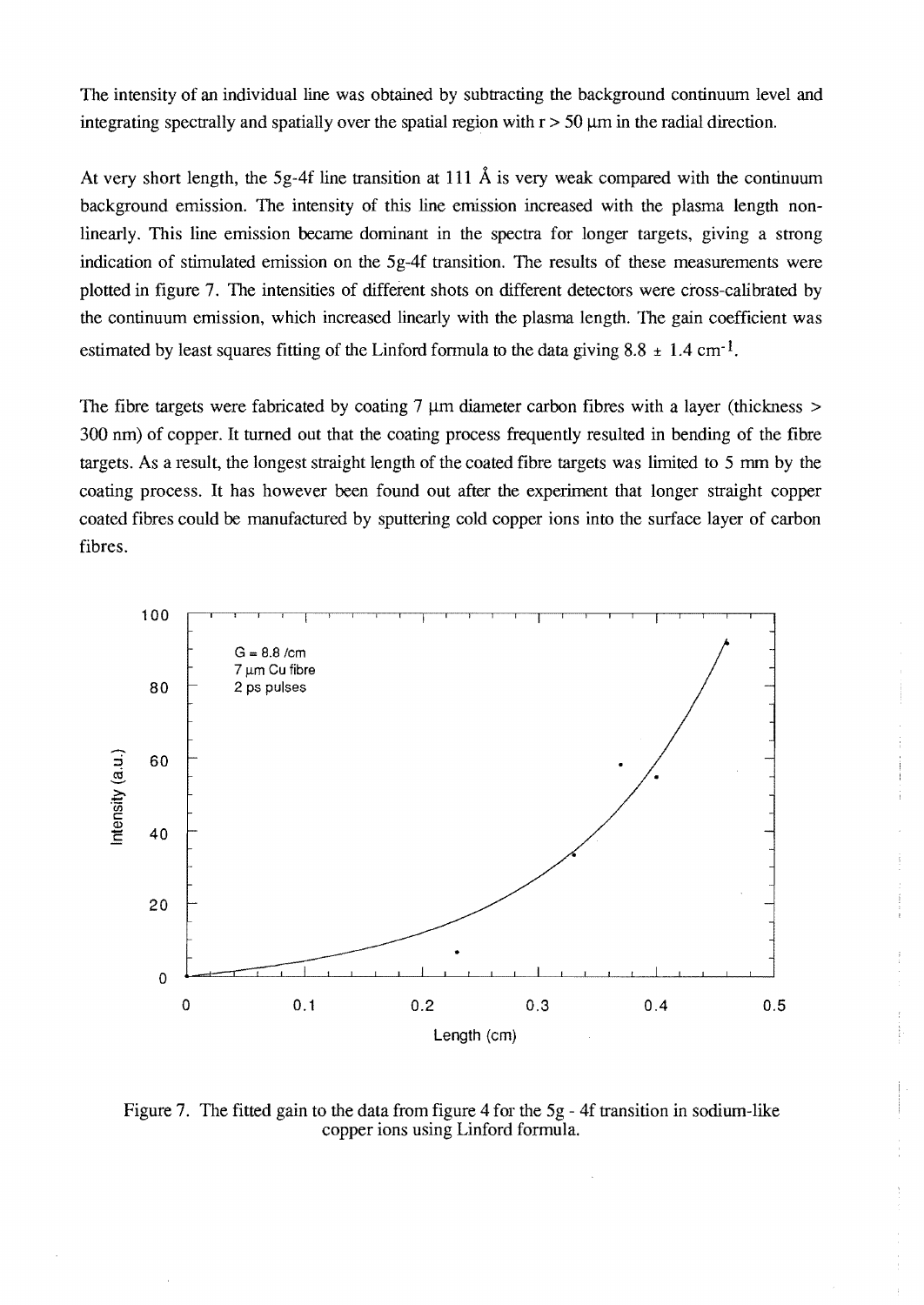#### (ii) Comparison of Plasma Emission Generated by ns and ps Pulses

The pulses, with a maximum energy of 45 J, were focused by means of an off-axis parabola in conjunction with an off-axis spherical mirror to a line  $6 - 7$  mm long and 20  $\mu$ m wide. Thus, for a 1 ns and a 2 ps pulse, after a 50% reflection loss by the compression gratings and focusing system, intensities up to  $1x10^{13}$  and  $5x10^{15}$  W/cm<sup>2</sup>, respectively, were reached in the focal region. Fibre targets with a diameter of  $7 \mu m$  were irradiated, thus, only about one third of the laser energy reached the target. The fibres were supported on one end and positioned with better than  $\pm 2 \mu m$ spatial accuracy and  $\pm 1$  mrad angular accuracy by using a modified split-field microscope system [4]. The targets were fabricated by coating carbon fibres [12], 7  $\mu$ m in diameter, with a thickness > 300 A NaF, AI, Cu or Fe layer. It turned out that the deposition process frequently resulted in bending of the fibre targets. Only fibres with a deviation from straightness of less than 20  $\mu$ m were used in the experiment.

To record the soft x-ray spectra, a flat-field spectrometer [4] coupled to a x-ray sensitive fluorescentscreen CCD camera was installed axially to the fibre target. For a number of shots Shanghai x-ray film (SIOFM-5FW) or Kodak 101-05 plates were used as the detector, in which case the evaluation of the spectra was carried out by means of a digital densitometer. The densitometer yielded timeintegrated spectra with a spectral resolution of about  $0.2 \text{ Å}$  and with a spatial resolution better than 40 ~. The data were Abel-inverted along the spatial co-ordinate to take the cylindrical symmetry of the experiment into account.

In figs. 8 - 10 spectra of NaF, AI and Cu plasmas generated with 1 ns and 2 ps pulses are shown. The pulse energies and the lengths of fibre are indicated on the spectra. These spectra are integrated over a spatial region with  $r > 50 \mu m$  (here r represents the radial distance from the fibre surface). It is quite conspicuous that in all cases the ps spectra show a significantly higher ratio of continuum to line intensity. This can be attributed to a number of reasons related to opacity, line broadening effects etc.

The spectra allow comparison of the ionisation stages generated with the different pulse durations. In NaF the ns and ps spectra show that essentially the same ionisation stages are reached. Li-like Na and Li-like F lines predominate. H-like and He-like F can also be seen, while He-like and H-like Na lines are absent.

For aluminium the situation is quite different: While the spectra with ns pulses show a predominance of Li-like recombination lines (in particular the gain lines 3d-4f and 3d-5f at 154 and 106 A the spectra with 2 ps pulse duration are dominated by lines emitted from relatively low ionisation stages, with Ne-like, F-like and O-like lines being the most prominent ones. The Li-like 3d-4f line appears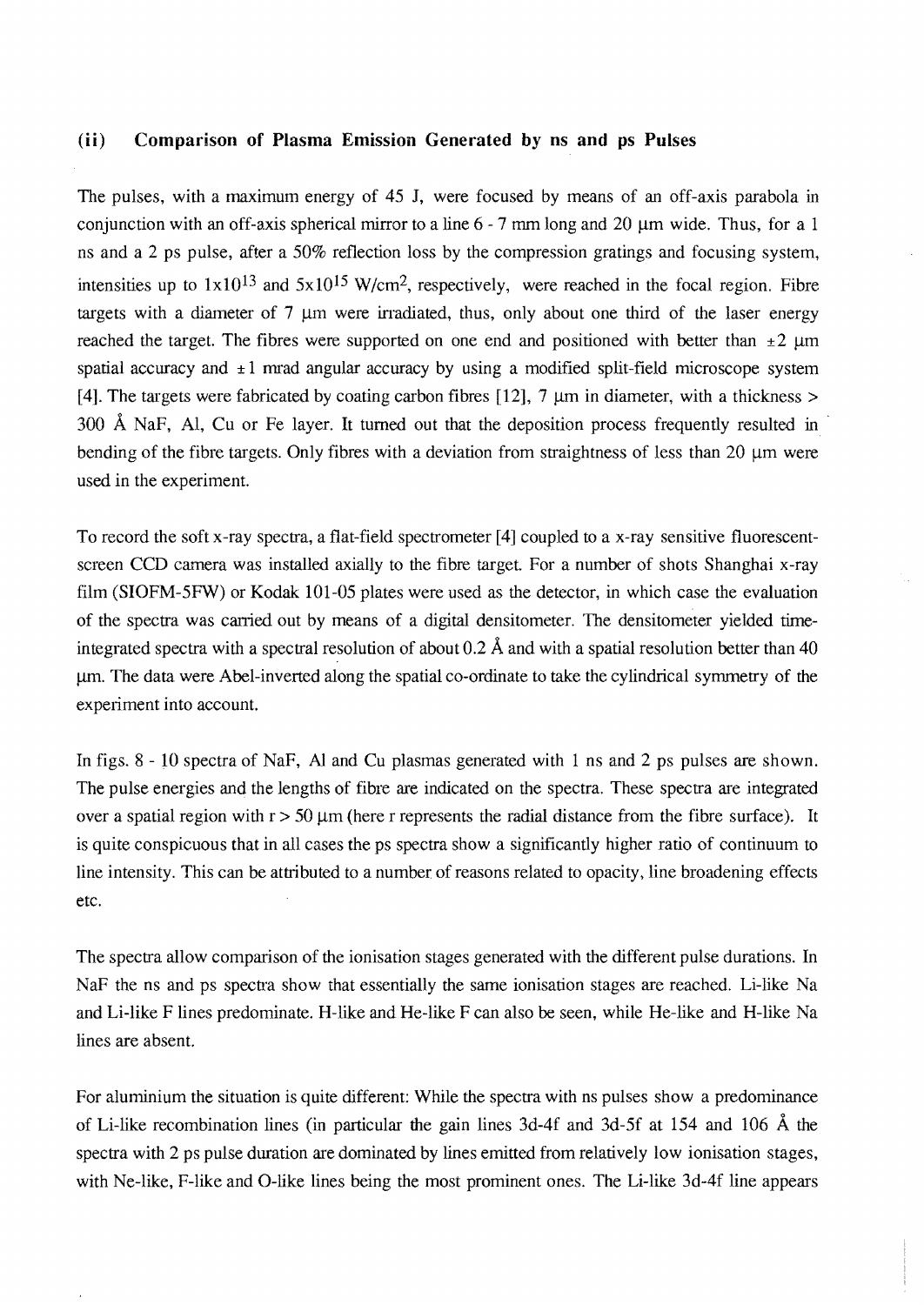

Figure 8 Axial spectra of 7  $\mu$ m diameter carbon fibres coated with 3000 Å of NaF. a) 1 ns duration, b) 2 ps duration.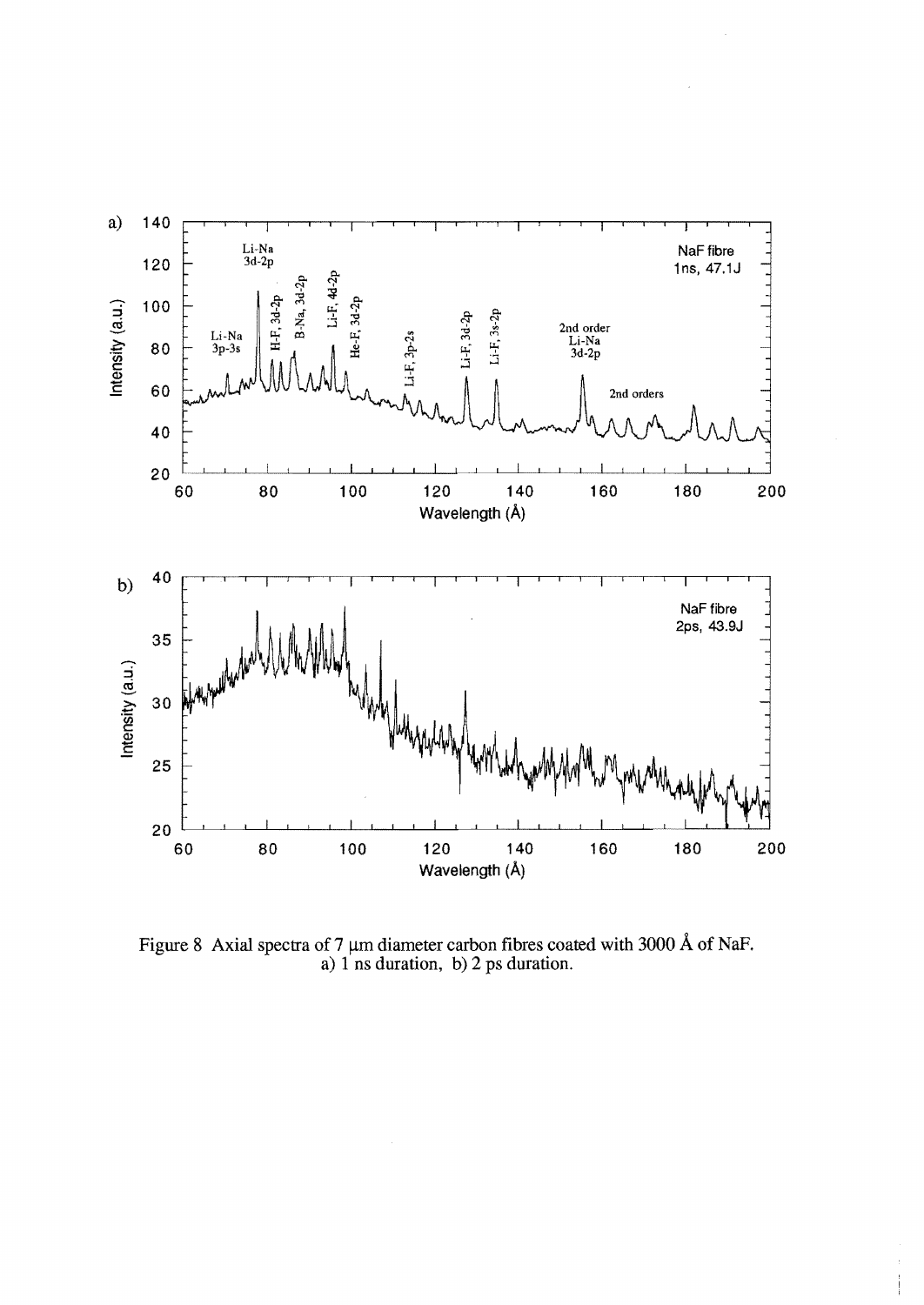

Figure 9. Axial spectra of 7  $\mu$ m diameter carbon fibres coated with 3000 Å of Al. a) 1 ns duration. b) 2 ps duration.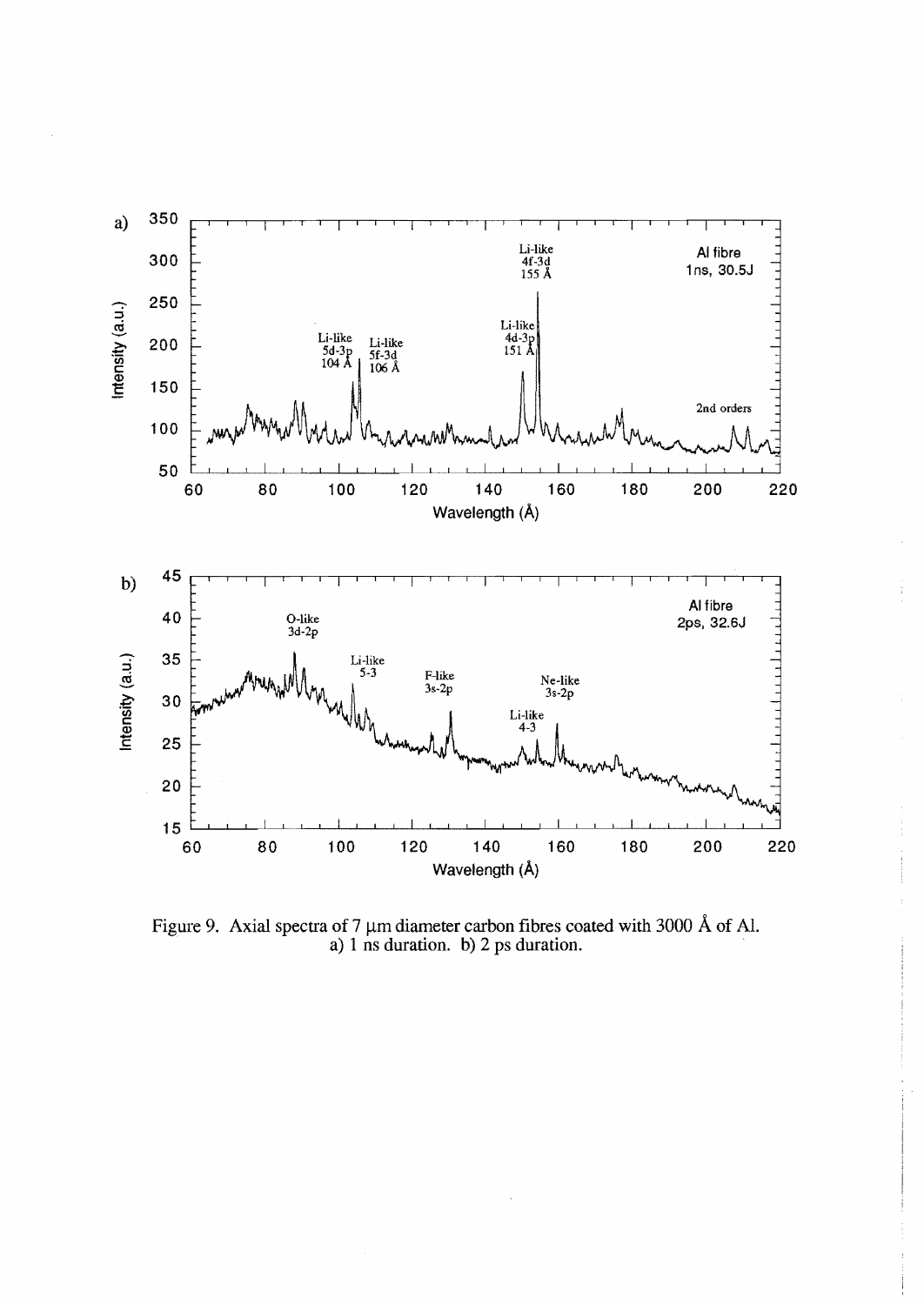

Figure 10. Axial spectra of 7  $\mu$ m diameter carbon fibres coated with 3000 Å of Cu.<br>a) 1 ns duration. b) 2 ps duration.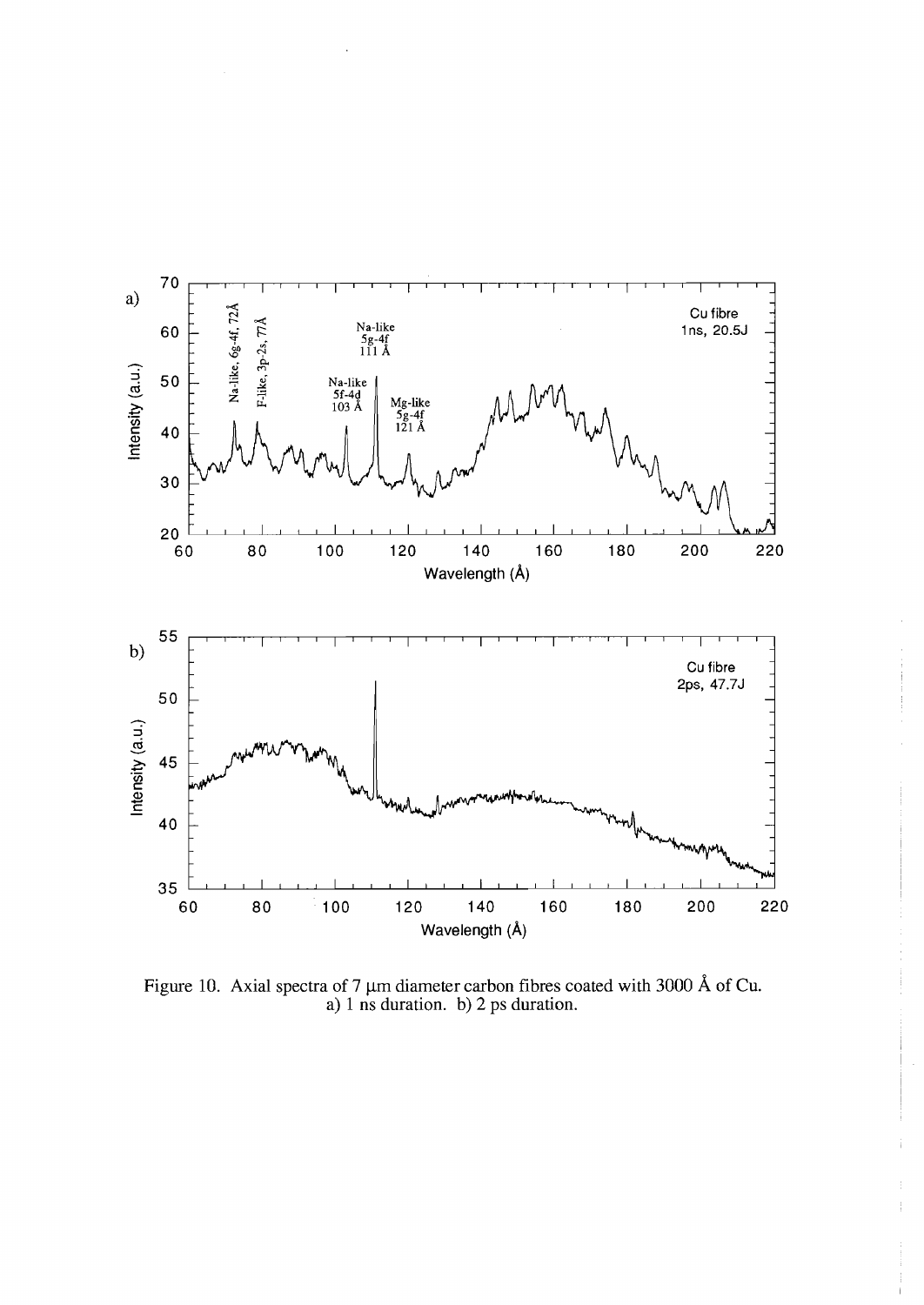The spatial extent of the emission was quite different for the two pulse durations. For ns pulses the time-integrated spatially resolved spectra show a typical fall-off of the line emission within a region of  $300 \mu m$ , whereas for the ps pulses the emission terminates much closer to the target, typically around 100 µm from the target surface. This observation is explained by the simulations to be due to the sharp density gradients and the rapid decay of the density perpendicular to the target surface for ps pulses.

The anomalously strong emission on the 5g-4f line in Na-like Cu and Fe ions suggests that there is gain on that recombination line. This is accord with the simulation results, which predicts a gain coefficient of about 10 cm-l under the conditions of the experiment.

#### ACKNOWLEDGEMENTS

The assistance of the glass laser operations and the target preparation group at the Rutherford Appleton Laboratory is gratefully acknowledged.

#### REFERENCES

 $\bar{\phantom{a}}$ 

- [1] J Zhang, M H Key, S J Rose, and G J Tallents, Phys. Rev. A49, 4024 (1994).
- [2] J Zhang, M H Key, J. Appl. Phys. 74, 7606 (1993).
- [3] J Zhang and M H Key, Appl. Phys. B58, 13 (1994).
- [4] J Zhang, M H Key et al, Phys. Rev. Lett. **74**, 1335 (1995).
- [5] P Jaegle, G Jamelot, et aI, J. Opt. Soc. Am. B4, 563 (1987).
- [6] Steingruber and E E Fill, Appl. Phys. B58, 29 (1994).
- [7] C E Max, "Physics of the coronal plasma in laser fusion targets", in *Laser Plasma Interactions,* eds. R. Balian and J C Adam, Amsterdam, The Netherlands: North Holland, 1982.
- [8] See papers in *X-rays from Laser Plasmas,* ed. M C Richardson, SPIE, Bellingham, WA, Vol. 831, 1988.
- [9] P Maine et al., SPIE Vol. 913 (1988) 140.
- [10] C N Danson et al, Opt. Commun., **103**, 392 (1993).
- [11] J Zhang, *Annual Report* 1995 (1995).
- [12] Supplied by Sigri Great Lakes Carbon GmbH, 0-86405, Meitingen, Germany.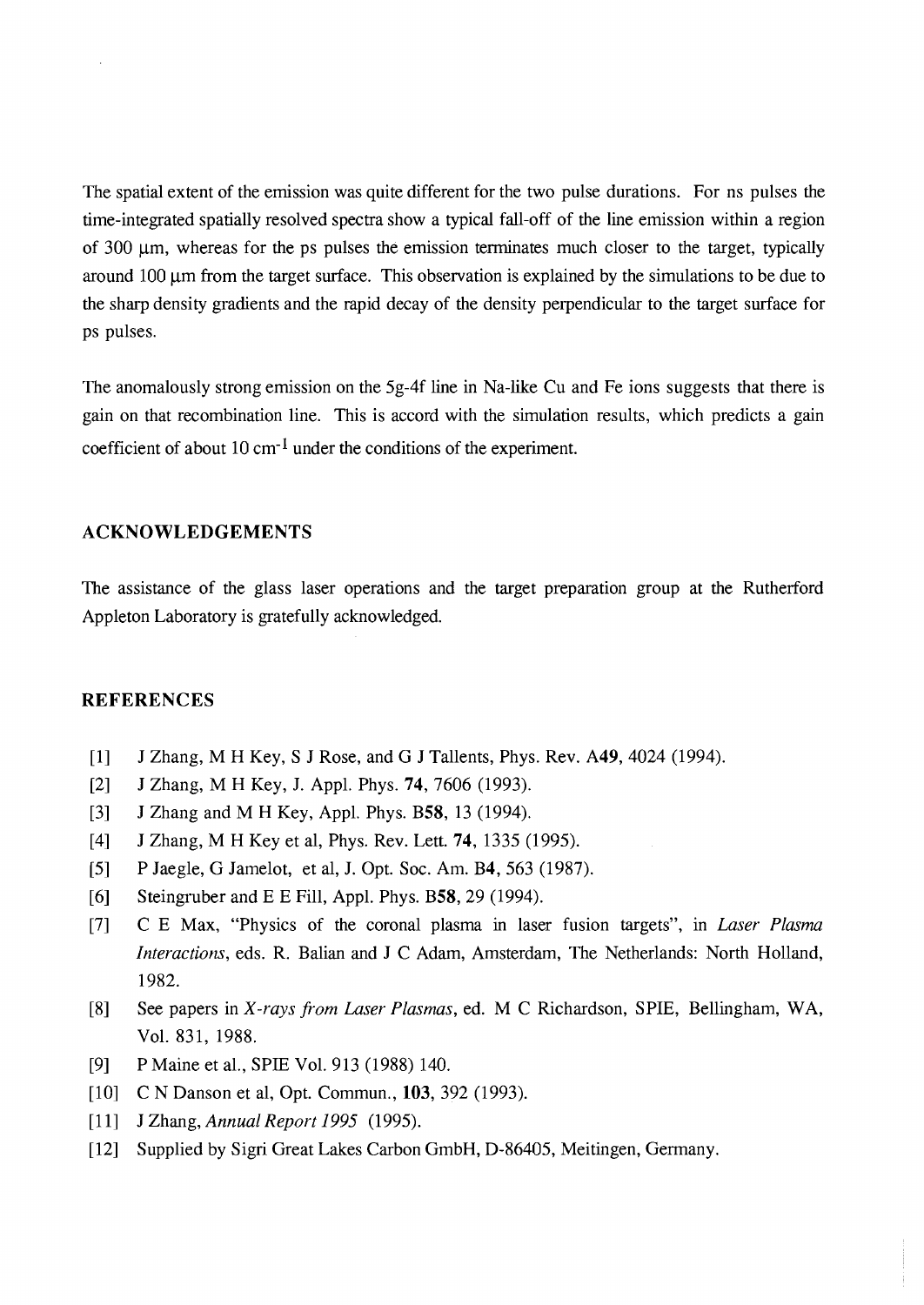$\epsilon$  $\begin{aligned} \begin{bmatrix} \mathbf{1} & \mathbf{1} & \mathbf{1} & \mathbf{1} & \mathbf{1} & \mathbf{1} & \mathbf{1} & \mathbf{1} & \mathbf{1} & \mathbf{1} & \mathbf{1} & \mathbf{1} & \mathbf{1} & \mathbf{1} & \mathbf{1} & \mathbf{1} & \mathbf{1} & \mathbf{1} & \mathbf{1} & \mathbf{1} & \mathbf{1} & \mathbf{1} & \mathbf{1} & \mathbf{1} & \mathbf{1} & \mathbf{1} & \mathbf{1} & \mathbf{1} & \mathbf{1} & \mathbf{1}$  $\frac{1}{2}$  and  $\frac{1}{2}$  and  $\frac{1}{2}$ 

 $\sim$   $\sim$